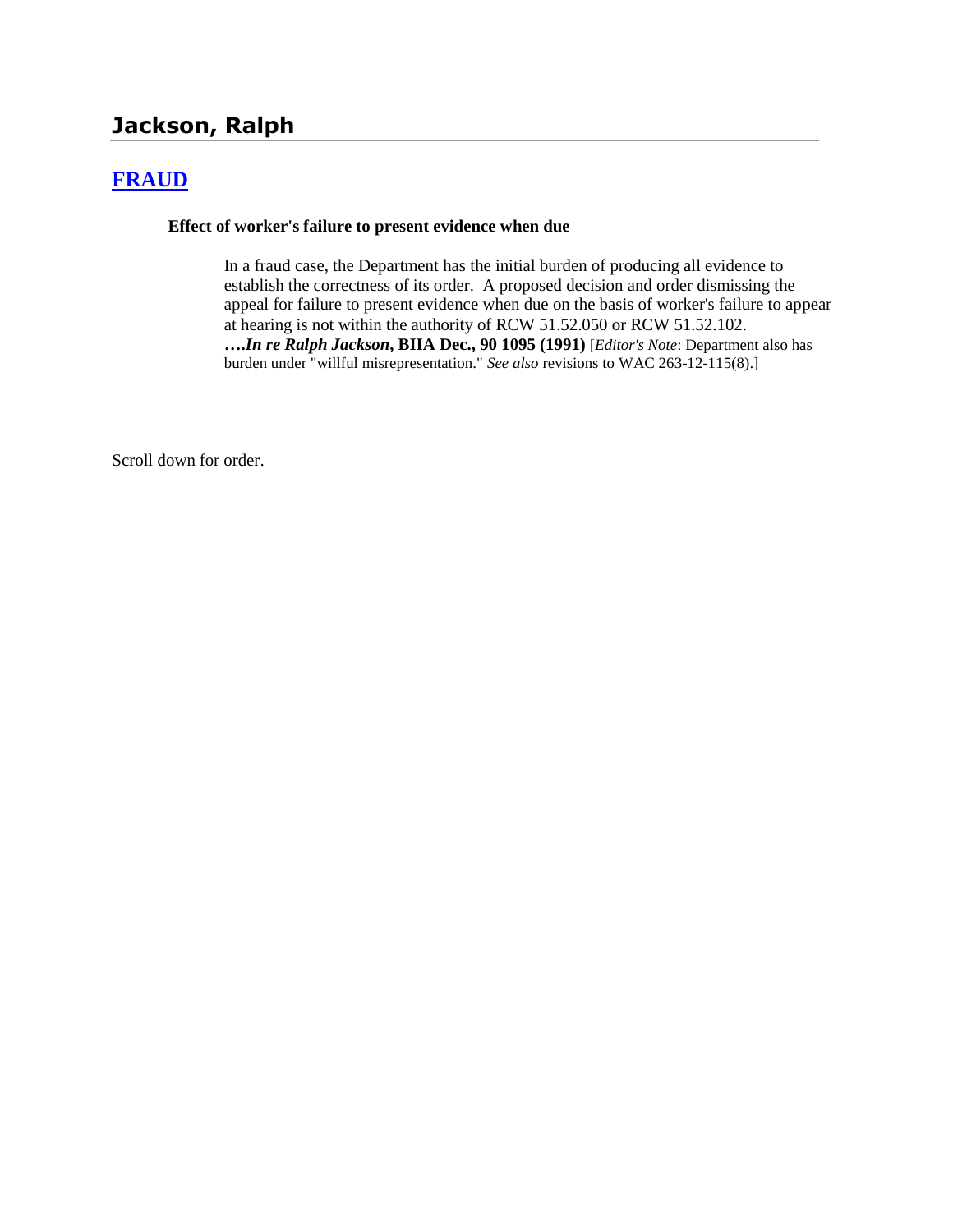#### **BEFORE THE BOARD OF INDUSTRIAL INSURANCE APPEALS STATE OF WASHINGTON**

**)**

**) ) )**

**IN RE: RALPH J. JACKSON ) DOCKET NO. 90 1095**

#### **ORDER SETTING ASIDE PROPOSED DECISION AND ORDER AND REMANDING APPEAL TO THE HEARING PROCESS**

## **CLAIM NO. J-482253**

APPEARANCES:

Claimant, Ralph J. Jackson, Pro Se

Employer, Hoh River Cedar Products, Inc., None

Department of Labor and Industries, by The Attorney General, per Linda Joy, Paralegal; Donna Brown and Tim L. Wakenshaw, Assistants

This is an appeal filed by the claimant on February 22, 1990 with the Department of Labor and Industries which was transmitted to the Board of Industrial Insurance Appeals on March 8, 1990. Claimant appeals from an order of the Department of Labor and Industries dated February 2, 1990 which provided that time loss compensation benefits were paid on the basis of certificates of disability signed by the claimant certifying that the claimant was not working, and that an investigation reveals that during the period from September 25, 1984 to October 20, 1988, inclusive, the claimant was gainfully employed or capable of being gainfully employed, thereby resulting in an overpayment of benefits in the amount of \$59,292.50 which was obtained fraudulently by misrepresentation and concealment of employment capability from the Department. The February 2, 1990 order demanded that the claimant refund to the Department the overpayment of \$59,292.50, plus a penalty of 50% of that amount pursuant to the provisions of RCW 51.32.240, resulting in a total payment demand in the amount of \$88,938.75. **REMANDED TO THE HEARING PROCESS**.

# **DECISION**

Pursuant to RCW 51.52.104 and RCW 51.52.106, this matter is before the Board for review and decision on a timely Petition for Review filed by the claimant to a Proposed Decision and Order issued on October 26, 1990 in which claimant's appeal from the Department's order was dismissed.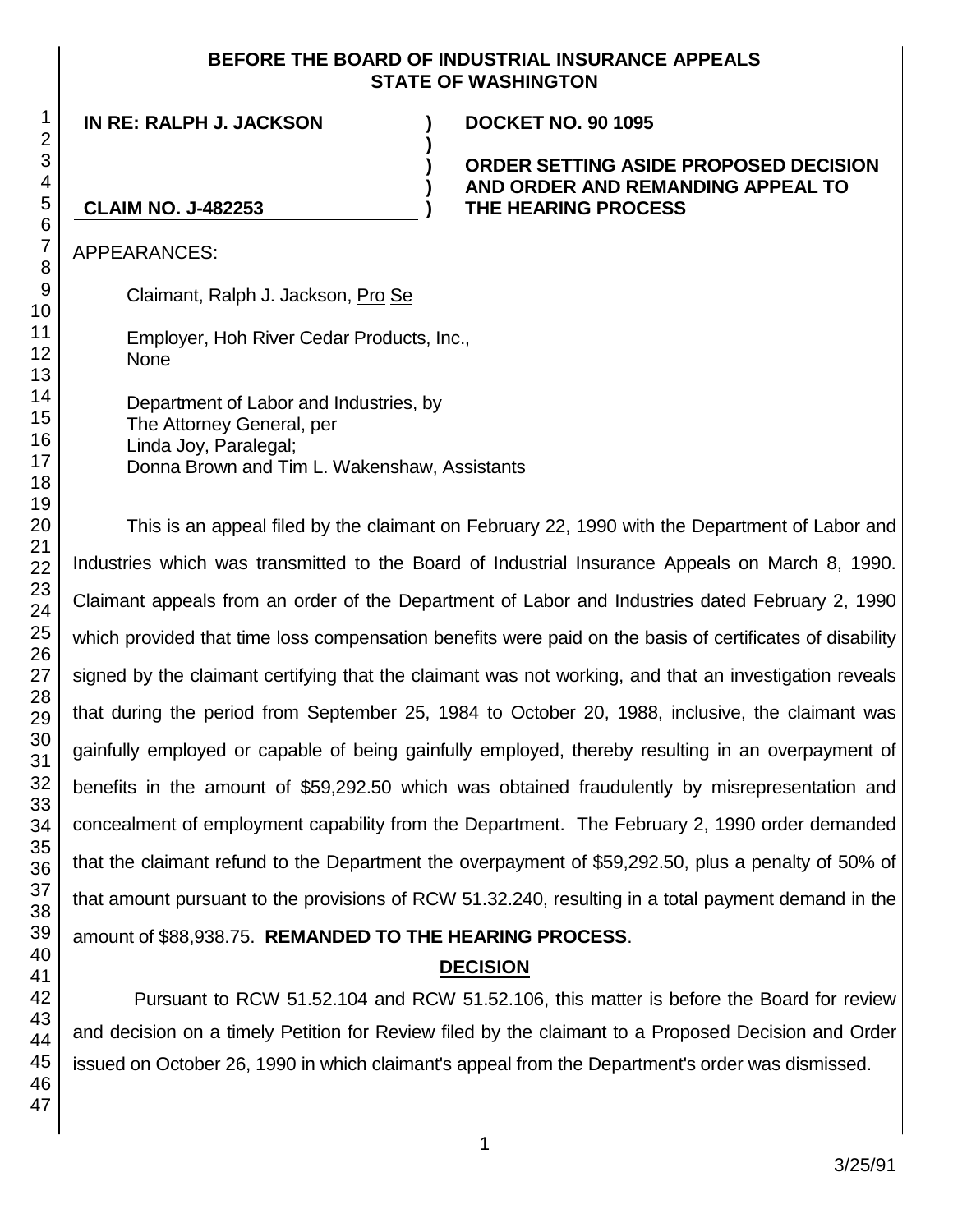Our Industrial Appeals Judge predicated the dismissal of the appeal filed by the claimant, Ralph J. Jackson, on Mr. Jackson's failure to appear, either personally or by a representative, at the hearing of October 12, 1990.

In a letter dated October 7, 1990, the claimant sets forth reasons for requesting a ninety day continuance of the hearing of his appeal. This letter was addressed to the Assistant Attorney General assigned to represent the Department. It was received by the Assistant Attorney General on October 12, 1990 and transmitted to the Industrial Appeals Judge on October 16, 1990. Mr. Jackson's letter requested the Board's "Rules of Practice and Procedure" and noted the claimant's efforts to obtain the microfiche of the Department's file on his claim, which had yet to be received. Claimant expressed his frustration with the use of telephone conferencing, and his difficulty understanding the process and preparing and defending his position due to his out-of-state incarceration.

The Proposed Decision and Order bases the dismissal of claimant's appeal upon RCW 51.52.102 and WAC 263-12-115(8), which allow a dismissal, under certain circumstances, when the party with the burden of going forward with evidence fails to present evidence at the time and place set therefor. In this instance, however, since the Department's order on appeal alleges fraud by the claimant, RCW 51.52.050 requires the Department to initially introduce all evidence in it s case in chief to establish the correctness of its February 2, 1990 order. Mr. Jackson would then be given an opportunity to rebut the Department's evidence. The Industrial Appeals Judge did not require the Department to meet its initial burden of proof and introduce evidence in accordance with RCW 51.52.050. Therefore, the Proposed Decision and Order was without a proper legal basis in dismissing claimant's appeal.

Furthermore, the claimant misunderstood to whom to address his October 7, 1990 written request for a continuance, which sets forth circumstances establishing good cause for a continuance, as contemplated by the first proviso in RCW 51.52.102.

Because the Proposed Decision and Order dismissed the appeal without statutory authority under RCW 51.52.050 and RCW 51.52.102, we are setting aside the proposed Decision and Order and remanding the matter for hearing.

Pursuant to WAC 263-12-145(3) and RCW 51.52.102, this matter is remanded for hearing, with further proceedings to be scheduled by the Industrial Appeals Judge in accordance with the provisions of this order. The parties are advised that this order is not a final decision and order of the Board within the meaning of RCW 51.52.110. At the conclusion of the further proceedings the Industrial